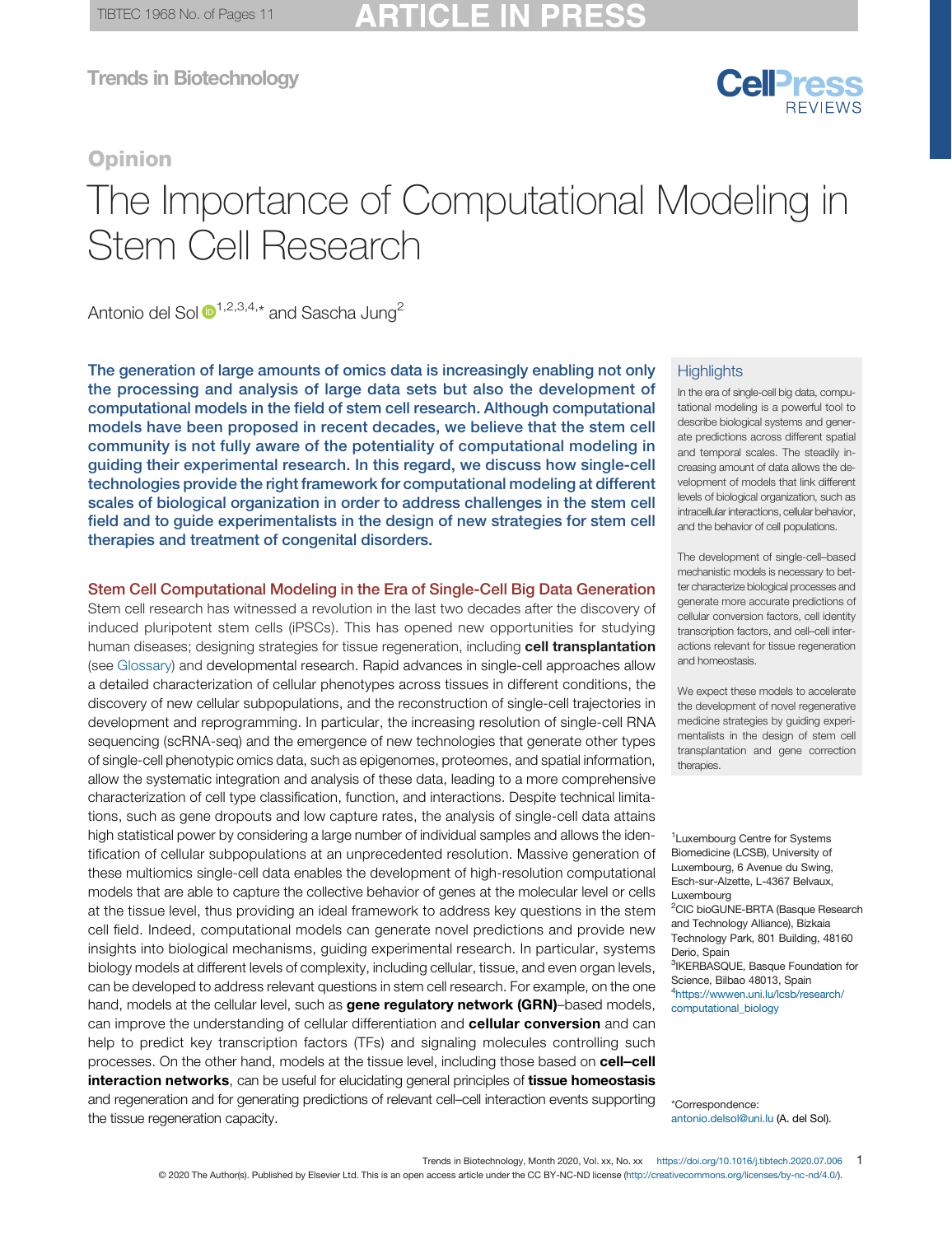

<span id="page-1-0"></span>In summary, computational models complement statistical data analysis by providing mechanistic insights into biological processes and by generating novel predictions that can guide experimental research. In particular, we believe that a number of biological questions and challenges in the field of stem cell research and regenerative medicine can be addressed with the help of computational models. These models have been shown to be useful in guiding experimental research, particularly in the design of cellular conversion strategies. Nevertheless, the time is ripe for the development of more sophisticated models, considering the continuous improvement and appearance of new single-cell technologies that are currently able to generate large amounts of different types of data. In this regard, we are now able to develop models at different scales of biological complexity, which are more representative of biological processes. For example, a model that considers stem cell–niche interactions is more appropriate for the in vivo prediction of cell fate determinants. Therefore, these models can be particularly useful in advancing regenerative medicine strategies, such as in vivo reprogramming, and stem cell transplantation and rejuvenation by overcoming limitations of current experimental protocols.

## Multiscale Computational Modeling: From Intracellular Networks to Cell–Cell Interactions in the Tissue

Stem cell research comprises performing experiments and developing hypotheses that link different scales of biological organization, including intracellular interactions, cellular behavior, and the behavior of cell populations. The aim of **multiscale computational modeling** is to describe biological systems and generate predictions across these different spatial and temporal scales. The level at which the model should be constructed depends on the scientific question being addressed and the available input data.

For example, computational methods that rely on the reconstruction and analysis of intracellular GRNs have been shown to be useful in modeling cellular conversion, enabling the identification of optimal sets of **conversion factors** (Box 1). Importantly, inference of cell type–specific GRNs is an essential step for these network-based methods; however, it is not always possible to

#### Box 1. Applications of Different Modeling Types to Stem Cell Research

The development of computational models can aid in addressing key questions in stem cell research. However, the choice of the modeling framework is highly dependent on the specific research question (see [Table 1](#page-2-0) in main text).

Boolean network models of GRNs work well for the identification of cell conversion factors. Although these models do not require the inference of kinetic parameters, they usually include regulatory interactions between large numbers of TFs. Moreover, this modeling framework allows the inference of cooperativity among TFs in regulation, enabling the identification of optimal combinations of TFs controlling cellular conversion.

Continuous models of GRNs based on ordinary differential equations are suited for predicting the dynamic behavior of gene expression during biological processes such as cellular differentiation. Indeed, using linear ordinary differential equations is possible to infer the regulatory relationship among several tens of genes from time-series data corresponding, for example, to cellular differentiation. Further, these equations can be employed to predict the continuous dynamic behavior of gene expression in a quantitative manner following perturbation of specific TFs or signaling pathways.

Probabilistic models, such as dynamic Bayesian networks or probabilistic Boolean networks, are adequate to simulate stochasticity in gene expression profiles and regulatory interactions in cellular systems, which is one of the determinants of cellular reprogramming efficiency. Hence, these models can be used to prioritize optimal combinations of TFs whose perturbations could induce cellular reprogramming with high efficiency.

Directed graphs representing cell–cell communication networks can be inferred from ligand–receptor pair expression without the need to estimate receptor–ligand binding affinity. This type of descriptive model is appropriate to identify relevant features of the structure of cell–cell communication networks to describe how cells interact to guarantee tissue function in homeostasis. In addition, following this approach, it is possible to detect relevant cell-cell interactions that can impair tissue regeneration in disease or aging.

### **Glossary**

Cell–cell interaction networks: maps of molecular interactions among ligands and receptors.

**Cell fate determinants:** transcription factors inducing the differentiation of stem/progenitor cells toward a specific daughter cell type.

**Cell identity TFs: transcription factors** defining a particular cell type or subtype. Cell transplantation: a procedure in which cells are transferred to a tissue that is diseased or damaged.

**Cellular conversion: a process in** which one cell (sub)type is transformed into another cell (sub)type.

## Conversion efficiency: the

percentage of successfully transformed cells in cellular conversion experiments. Conversion factors: the activated or inhibited genes to induce a cellular conversion.

#### Gene regulatory network (GRN): a

map of molecular interactions among gene products.

Machine learning: algorithms used to perform a task that automatically learn from experience without specific instructions.

Mechanistic models: a description of a complex system with a tangible physical, chemical, or biological aspect. Multiscale computational modeling: a description of a complex system at different biological levels, such as the

cellular, tissue, and organ levels. Niche: a microenvironment in which a cell resides that exerts various effects on it.

Quiescent stem cell: the reversible state of a stem cell in which it does not divide but can re-enter proliferation rapidly upon receiving signals from the niche.

Tissue homeostasis: an equilibrium state in which key tissue characteristics, such as cellular proliferation or cell death, are maintained within acceptable ranges.

Transgenic: a cell whose genome includes an additional gene that was transferred naturally or by genetic engineering.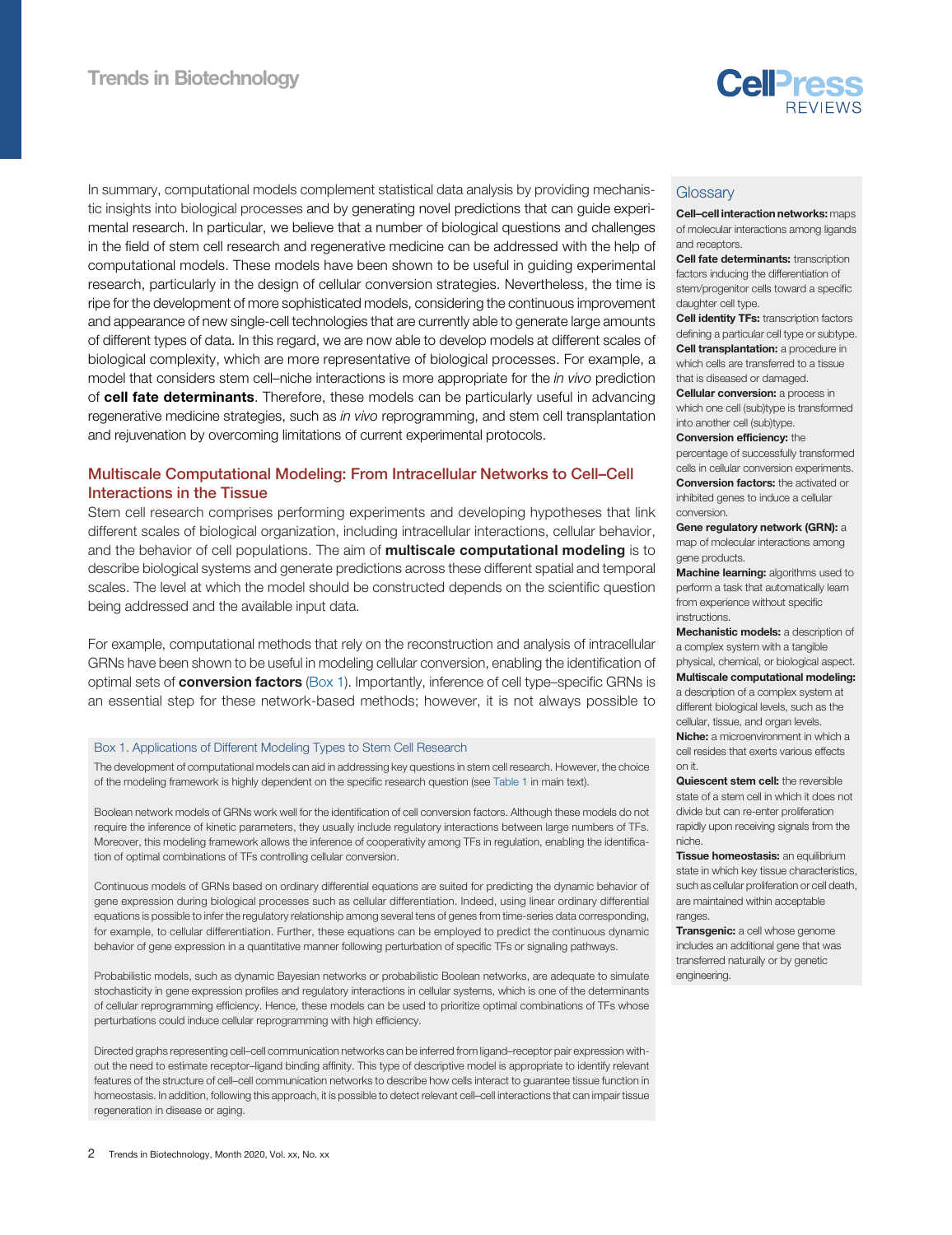

<span id="page-2-0"></span>accurately infer these GRNs, especially for newly characterized cell subtypes. In this regard, scRNA-seq is the ideal technology for capturing real interactions between genes in individual cells. Indeed, scRNA-seq captures the gene expression of thousands of individual cells in one experiment, which provides a large number of independent measurements that allow the extraction of information about gene expression heterogeneity across cells and gene–gene coexpression in individual cells. Hence, scRNA-seq allows the inference of cell type– or cell subtype–specific GRNs [1–[11](#page-9-0)], which constitutes an important step in the implementation of network-based methods for cellular conversion [[12,13\]](#page-9-0) (Table 1). In particular, using a machine learning approach, it has been possible to identify different GRN configurations corresponding to different states of pluripotency, including naive and primed states [[4](#page-9-0)]. This knowledge is important not only for characterizing the regulatory program of different stem cell phenotypic states but also for devising new GRN-based strategies to direct stem cell conversion. Indeed, the availability of single-cell–based GRN inference methods has led to the optimization of various cell conversion protocols in the context of differentiation, transdifferentiation, and reprogramming [14–[17\]](#page-9-0). For instance, a combination of small molecules was identified to increase the efficiency of embryonic fibroblast to pluripotent stem cell conversion by inferring and analyzing the GRN governing the corresponding reprogramming trajectory [\[16](#page-9-0)]. Similarly, single-cell–based network inference in the context of pre–B cell to macrophage transdifferentiation revealed the TF MYC as a crucial determinant of reprogramming efficiency [[15\]](#page-9-0). Moreover, a recent study demonstrated a critical role for ETS1 in cardiomyocyte differentiation based on the reconstruction of GRNs at different developmental time points [[17\]](#page-9-0). Despite the recent progress in single-cell–based GRN inference, integration of scRNA-seq with other types of data, such as single-cell assay for transposaseaccessible chromatin using sequencing (scATAC-seq) and DNA methylation profiling, would allow more accurate inference of cell type– or cell subtype–specific GRNs and therefore would advance conversion factor predictions [\(Figure 1](#page-3-0)).

Complementary computational approaches overcome the intrinsic complexity of GRN inference by solely extracting relevant gene expression patterns that identify cell identity TFs [[18](#page-9-0),[19\]](#page-9-0). Upregulation of these target cell identity TFs in the initial cell type can be used as a strategy for cellular conversion [[19](#page-9-0)]. Nevertheless, these methods do not provide details about gene

| Modeling framework  | Model type                                | Application                                                                                            | Biological significance                                                  |
|---------------------|-------------------------------------------|--------------------------------------------------------------------------------------------------------|--------------------------------------------------------------------------|
| Descriptive model   | Undirected graph                          | Inference of gene coexpression networks from<br>time-series data using information theory              | Prioritization of functional modules                                     |
|                     | Directed graph                            | Inference of cell-cell communication networks<br>from ligand-receptor pair expression                  | Prediction of tissue cell-cell interactions                              |
| Logical model       | Boolean network                           | Inference of Boolean model of GRNs based on<br>coexpression modules and TF binding site<br>predictions | Prediction of cell conversion factors                                    |
|                     |                                           | Inference of Boolean model of GRNs based on<br>Granger causality analysis of time-series data          | Prediction of regulatory interactions<br>governing cellular trajectories |
|                     |                                           | Inference of Boolean logic rules of GRNs                                                               | Identification of cooperative TF regulation                              |
| Continuous model    | Regression-based                          | Inference of quantitative model of GRNs based on<br>ridge regression and partial correlation           | Prediction of gene expression dynamics<br>during differentiation         |
|                     | Linear ordinary differential<br>equations | Inference of quantitative model of GRNs based on<br>differentiation trajectories                       |                                                                          |
|                     |                                           | Inference of quantitative model of GRNs based on<br>variation in cell cycle and cell state             |                                                                          |
| Probabilistic model | Dynamic Bayesian network                  | Inference of probabilistic GRN model based on<br>prior knowledge                                       | Prediction of reprogramming efficiency                                   |

## Table 1. scRNA-Seq-Based Mechanistic Models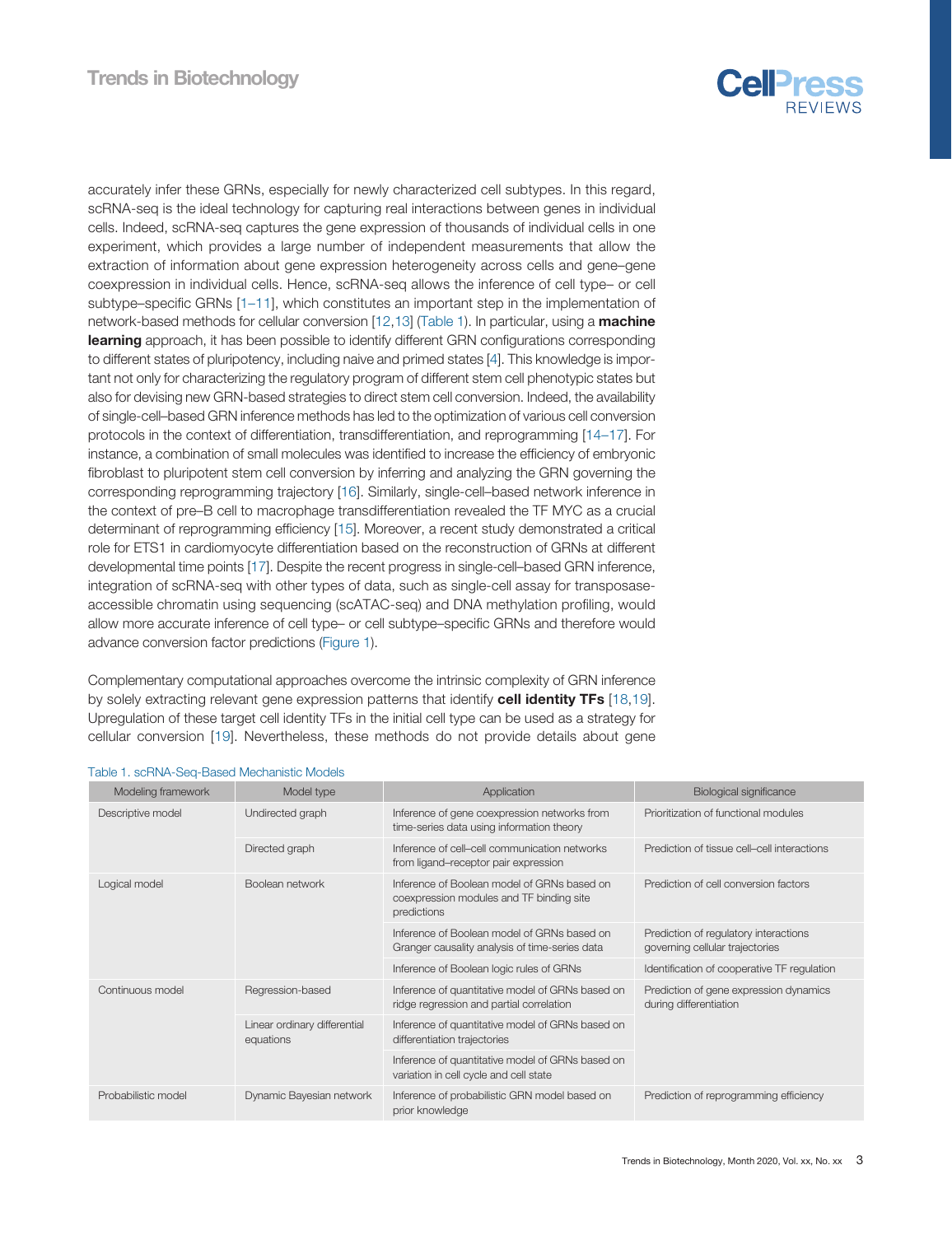

<span id="page-3-0"></span>

Figure 1. Accelerating the Design of Regenerative Medicine Therapies. Single-cell profiling of different scales enables the development of multiscale mechanistic models that can address key questions in stem cell research. These computational models can make use of prior biological knowledge and machine learning analyses to generate predictions that guide experimental stem cell biologists in the design of strategies for gene correction, cellular conversion, and drug screening. The translation of novel regenerative medicine therapies to the clinics will be accelerated through the feedback between computational and experimental researchers. (Image contains resources from Freepik.) Abbreviation: scRNA seq, single-cell RNA sequencing.

regulation. Combining the predictions of these computational methods with GRN inference would allow the identification of optimal sets of conversion factors.

Modeling stem cell–niche interactions would allow researchers to determine niche signals that maintain aberrant stem cell phenotypes in disease or aging and therefore to design strategies for counteracting the niche effect in these cells. To date, a few computational approaches have been developed that explicitly consider niche effects [20–[23\]](#page-9-0). However, most of these models have been assembled manually from experimentally validated interactions and are customized to stem cells in a particular niche. By contrast, recent computational approaches that use scRNA-seq to integrate signaling and GRNs provide a general framework of stem cell–niche interactions and have been able to infer the effect of niche signals on target gene expression [[24,25](#page-9-0)]. In particular, predictions of key signaling molecules that mediate niche signals to maintain cellular phenotypes have been used for cellular rejuvenation by counteracting the effect of the aging niche [\[26](#page-9-0)]. However, because these computational methods rely solely on scRNA-seq data for the integration of signaling and transcriptional regulatory networks, the identification of signaling molecules that mediate niche cues in stem cells to maintain their phenotypes remains a challenge. In this regard, combining scRNA-seq with bulk phosphoproteomics data from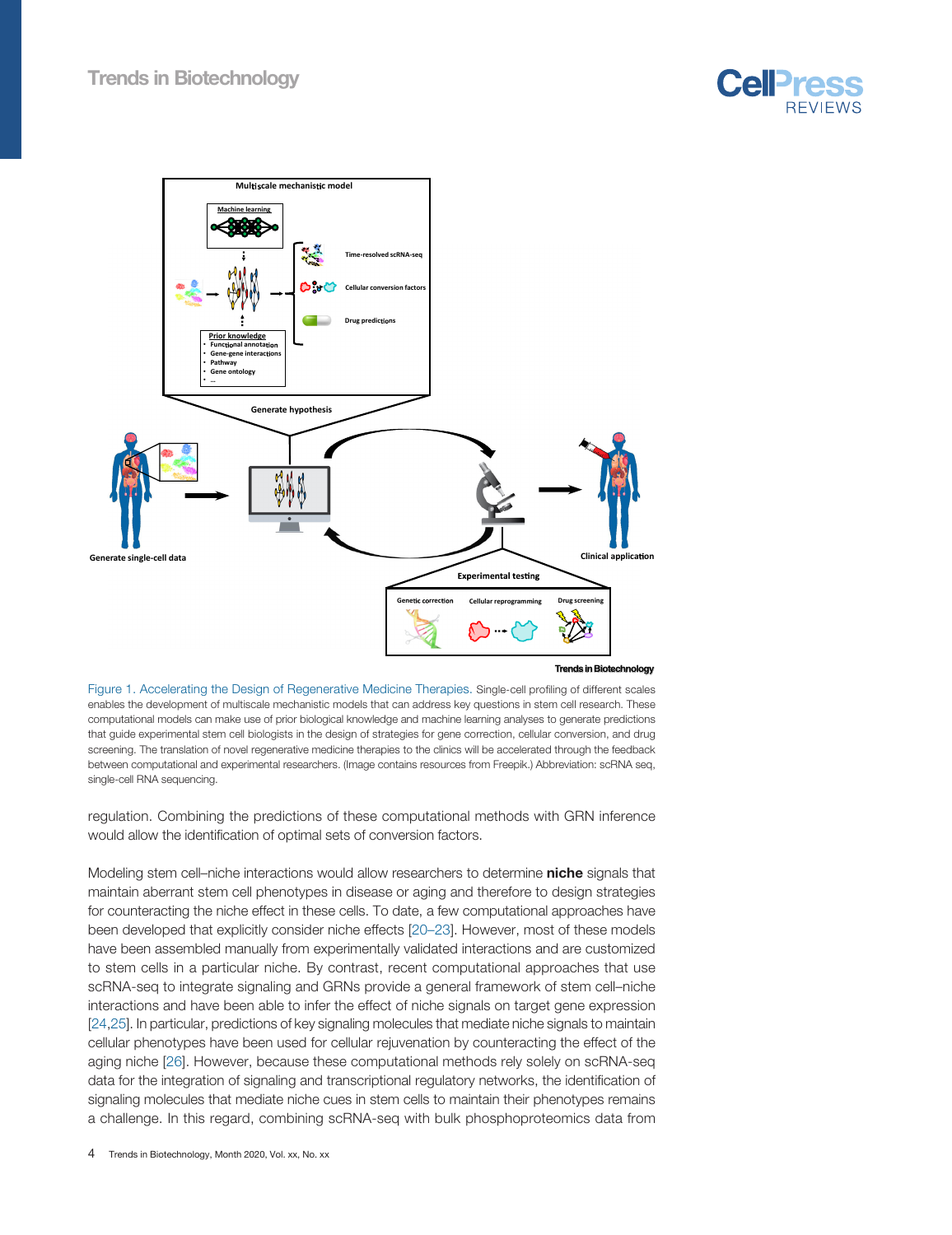## Trends in Biotechnology



purified cell populations would facilitate the integration of signaling and transcriptional regulatory networks. Furthermore, advances in single-cell molecular profiling technologies, such as phosphoproteomics [\[27](#page-9-0),[28\]](#page-9-0) and perturbation studies [[29\]](#page-9-0), would allow investigators to capture the heterogeneity in niche-induced signaling pathways, enabling the development of higherresolution integrative network models.

Modeling cell–cell communication mediated by receptor–ligand interactions using scRNA-seq has also been proposed to study crosstalk of different cell types in the context of development, differentiation, and disease [[30](#page-9-0)–33] [\(Table 1](#page-2-0) and [Box 1\)](#page-1-0). These models combine prior knowledge of ligand–receptor complexes with a statistical framework to predict tissue-specific cell–cell communication networks via these molecular interactions. In particular, they can generate predictions of key cell–cell interactions and motifs responsible for maintaining tissue homeostasis and supporting tissue regeneration. In this regard, the single-cell based inference of cell–cell communication networks enabled the prediction of cell–cell interactions involved in maintaining tissue homeostasis [\[32](#page-9-0)–34]. We expect that the comparison of these reference networks with cell– cell interactomes of pathological or injured tissues will allow the identification of dysregulated interactions and can guide the development of novel intervention strategies for restoring homeostasis and supporting tissue regeneration. In addition, computational models of cell–cell communication have provided insights into general principles underlying tissue homeostasis. For example, the analysis of cell–cell communication networks indicated the necessity of endocytosis for maintaining cell type proportions [[35,36](#page-9-0)]. Although current methodologies are able to infer cell–cell communication events between different cell populations, they cannot delineate their functional differences resulting from the spatial position of cells in the tissue. Therefore, these computational approaches can be combined with imaging-based technologies for spatial transcriptome reconstruction [[37](#page-9-0)–39] to enable the characterization of the complete interactome in a spatially resolved manner. For instance, single-molecule fluorescence in situ hybridization (smFISH) can be employed to detect genes characteristic of different tissue locations. On the basis of expression of these genes, the spatial heterogeneity within scRNA-seq data can be resolved.

Models of tissue self-organization resulting from cell–cell interactions are valuable in the study of tissue homeostasis and regeneration. In particular, the combination of computational modeling, machine learning, and mathematical optimization has been employed to predict experimentally testable perturbations that generate desired multicellular spatial patterns in human iPSC colonies [[40\]](#page-9-0). Hence, this data-driven approach enables the prediction and control of spatial self-organization of heterogeneous populations of stem cells. An extension of this method to model systems composed of different cell types can potentially be used to study and control processes such as tissue homeostasis and regeneration. Additionally, they can characterize fundamental self-organized patterns for tissue regeneration, such as the existence of distinct stem cell GRN configurations governing different aspects of the cell's response to environmental cues [\[4\]](#page-9-0), which could be further implicated in tissue regeneration [\[4](#page-9-0)].

## Mechanistic Models versus Machine Learning Approaches

Machine learning approaches have been widely used for pattern recognition, classification, and prediction in the study of biological systems, including in stem cell research [\[1](#page-9-0),[4](#page-9-0),[40\]](#page-9-0). Some examples include the construction of 3D stem cell images from fluorescence microscopy images [\[41](#page-9-0)], the identification of regulatory relationships between genes from single-cell gene expression datasets [[1\]](#page-9-0), and the prediction of experimental conditions that yield specific multicellular patterns [[40\]](#page-9-0).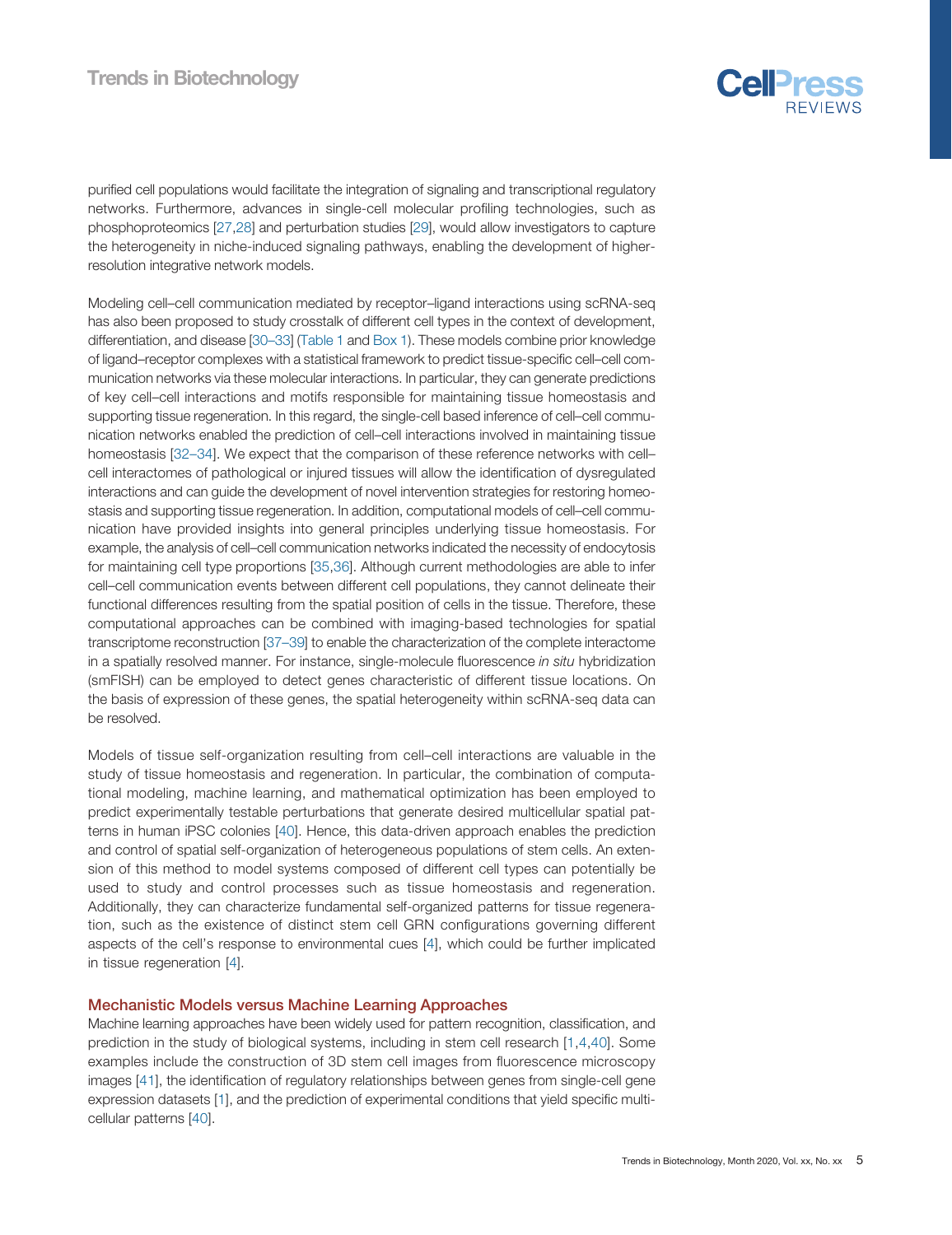

Although machine learning models have high predictive power, they require vast amounts of data, such as imaging and omics datasets, for establishing statistical relationships between input data and predicted output. In addition, they focus exclusively on predictions and not on understanding complex processes, preventing them from providing mechanistic insights into biological processes. Machine learning algorithms can be classified into two main categories: supervised and unsupervised learning. The supervised learning algorithm learns from labeled training data to predict the outcome for unforeseen data, whereas the unsupervised learning algorithm tries to make sense of unlabeled data by extracting features and patterns on its own.

An illustrative example is the application of a supervised machine learning classifier that compares gene expression profiles of the cell states during differentiation with those from a training library of hundreds of cell type–specific gene expression patterns curated from the literature in order to investigate the identity of these cell states [\[42](#page-9-0)]. By contrast, mechanistic models rely on the generation of mechanistic hypotheses inferred from experimental observations to produce novel predictions and describe the behavior of the system (Box 2). These models are most often built on simplified conceptual and mathematical formulations of the observed phenomenon [\(Boxes 1 and 3\)](#page-1-0). For example, a model for binary stem cell differentiation relies on the assumption that the stem/progenitor cell phenotype is characterized by the balanced gene expression pattern of groups of opposing lineage specifiers, which reside in GRN feedback loops. Following this assumption, a Boolean network–based computational model has been developed to systematically predict cell fate determinants using as input gene expression profiles of stem/progenitor and daughter cells [[43\]](#page-9-0). Moreover, a single-cell–based extension of this model has been employed to elucidate mechanisms of cell fate dysregulation associated with congenital diseases [\[13](#page-9-0)].

### Box 2. Overview of Mechanistic Modeling Frameworks for Stem Cell Research

Mechanistic models characterize a biological system on the basis of a known or hypothesized relationship between its entities, such as genes, where the nature of the association is specified in terms of the biological process that has given rise to the experimental observations. Thus, a hallmark of mechanistic models is the explicit incorporation of physical, biological, or chemical properties of biological systems. In recent decades, different conceptual and mathematical frameworks have been developed, including logical and continuous models, to represent a biological system at different levels of detail. The choice of the modeling framework determines the faithfulness of the represented biological reality; the ability to model system dynamics; and, importantly, the ability to make predictions. In general, more faithful representations of biological systems require more data but provide a higher predictive power.

Logical models are a qualitative framework for representing the relationship between genes and are based on a set of rules governing the dynamics of the system. In their simplest form, each entity in the model can attain one of two values – 'active' or 'inactive' – representing its state, which is determined by the states of its regulators. In the past, logical models have proved useful in addressing key questions in stem cell research. For instance, a GRN model of embryonic blood development was inferred from scRNA-seq data to predict TFs directing the differentiation of mesodermal progenitors into endothelial and primitive blood cells [\[55\]](#page-10-0). Similarly, a GRN model of hematopoietic differentiation was compiled from the literature and was employed to predict factors inducing directed transdifferentiation and reprogramming [[56](#page-10-0)]. In addition to GRNs, logical models have been employed to infer cell–cell communication by integrating gene regulation, intracellular signaling pathways, and extracellular ligand–receptor interactions to predict molecules maintaining the phenotypic state of tissue cell populations [\[24\]](#page-9-0).

The increasing availability of single-cell data has allowed investigators to model biological systems at a higher level of detail using continuous models. By contrast to logical models, this framework can provide a quantitative characterization of biological systems and does not require the classification of entities as being 'active' or 'inactive.' Consequently, the temporal dynamics of the system are represented at a continuous time scale, allowing the direct comparison of experimental data and the model's state. These continuous models have been employed to predict key TFs of stem cell differentiation, hematopoietic lineage specification, and transdifferentiation [[5](#page-9-0)[,57](#page-10-0)]. However, the applicability of continuous models is not limited to the prediction of TFs. For instance, a model of stem cell–niche interaction determined mechanical properties affecting cellular differentiation [[58](#page-10-0)]. Using this model, predictions of the culture duration and stiffness were employed to optimize cellular differentiation protocols.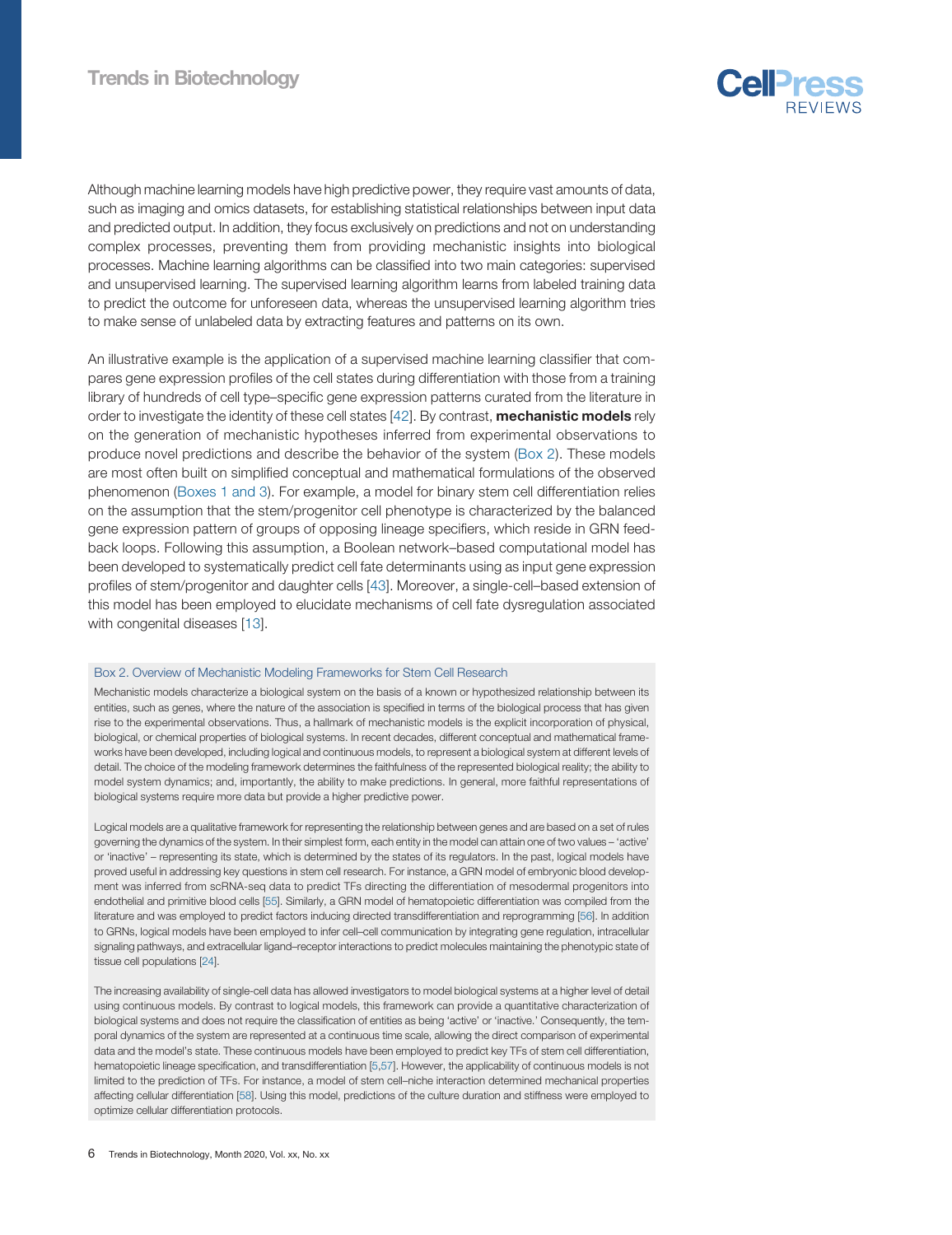

## Box 3. Modeling Types in Stem Cell Research

The main mechanistic modeling types that have been used to address specific problems in stem cell research can be classified into five categories, namely graphs, Boolean networks, regression-based models, ordinary differential equations, and Bayesian networks (see [Table 1](#page-2-0) in main text).

Graphs consist of vertices and edges that represent relationships between them, such as coexpression between genes or interactions between cells. Depending on the type of the relationship, the graph is either directed or undirected. Importantly, graphs do not impose modeling assumptions; they merely represent the data.

Boolean networks are graph-based models in which each vertex is associated with a Boolean value representing its state. These states depend on the state of other vertices in the network, which are formalized as Boolean functions. The main assumption of Boolean networks is that the activity of vertices can be classified as being active or inactive. In the context of GRNs, this assumption is justified because the rate of transcription follows as a Hill function, which approximates a Boolean classification [\[59\]](#page-10-0). Here, Boolean functions represent the collective regulation of a gene by several TFs. The identification of Boolean functions typically requires time-series or perturbation data. However, the increasing amount of scRNA-seq data corresponding to different cell subpopulations can be employed for the inference of Boolean functions.

By contrast to Boolean networks, continuous models associate vertices with continuous states, such as the continuous gene expression values. In this context, regression is a commonly used approach to assess the relationship between vertices. In particular, ridge regression has been developed for assessing the dependency between vertices having near-linear relationships. Besides regression, linear ordinary differential equations constitute another common modeling type that relates a function with a linear combination of its derivatives, such as gene expression with the rate of transcription. Although often justified in the context of GRNs, the assumption of linearity prevents considering nonadditive effects, including competitive TF regulation. Inference of continuous models typically requires time-series data representing biological variation over time.

Finally, dynamic Bayesian networks (DBNs) can model temporal stochastic processes. Interactions of a DBN are probabilistic and represent the conditional dependencies between its vertices. The principal assumption of DBNs is that an event can cause another event in the future, but not in the past, a justifiable assumption in the context of gene regulation. Similarly to continuous models, the inference of DBNs requires time-series measurements.

Despite the fact that mechanistic models can provide insights into and understanding of mechanisms, their simplified assumptions can sometimes overlook the complexity of biological processes. This impediment may prevent these models from capturing the underlying principles of biological processes and therefore limit their predictive power. Hence, mechanistic and machine learning models should be seen not as competitors but rather as complementary approaches. In particular, mechanistic models can make use of inferred patterns, learned from the data, to improve their efficiency. An example of this is the successful use of machine learning techniques to optimize the parameters of a computational model for describing and controlling pluripotent stem cell dynamics [\[40](#page-9-0)]. Moreover, several machine learning approaches for identifying TF binding sites have been developed whose predictions can be incorporated into current single-cell based GRN inference methods to prioritize relevant regulatory interactions [44–[47\]](#page-9-0). In addition, machine learning can be employed to preprocess the input data of mechanistic models, including the imputation of different types of single-cell data and the integration of multiple types of data obtained from different experiments [\[48,49](#page-9-0)].

## Applications of Computational Modeling to Regenerative Medicine

**Cell transplantation** is one of the main strategies in regenerative medicine to replace damaged or aged cells with healthy functioning cells. Various clinical applications of autologous iPSCderived cell transplantation have been initiated and are currently ongoing [[50,51](#page-9-0)]; however, a number of challenges must be overcome for this approach to reach its full potential. For example, transplanted cells from a different tissue or in vitro experiments are not always successfully integrated into the target tissue [\[52](#page-10-0)]. A strategy to overcome this problem requires the improvement of in vitro manufacturing of donor tissue cells to gain the appropriate gene expression identity of host tissue cells. Indeed, existing in vitro experimental protocols often suffer from low conversion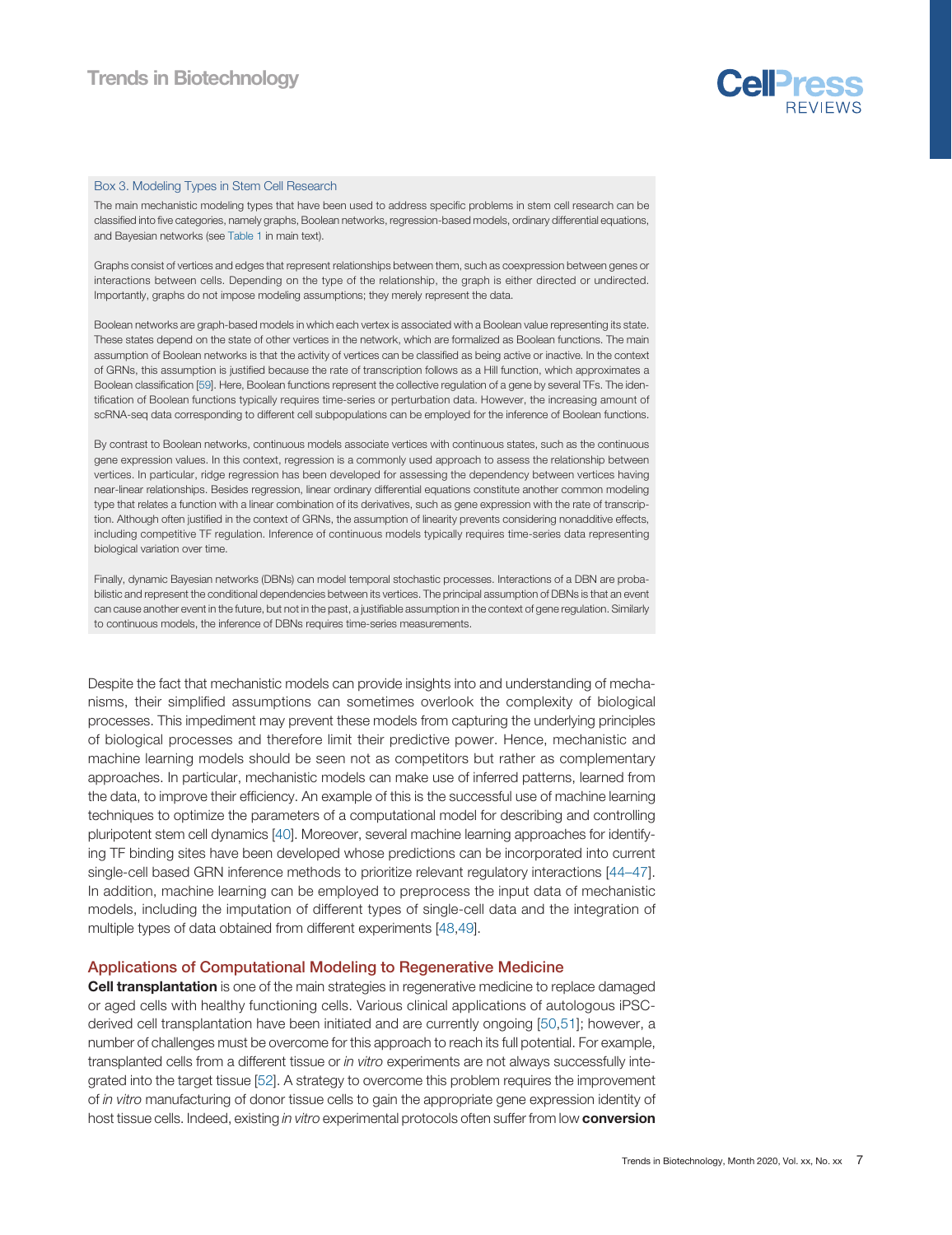

efficiency, forcing experimentalists to spend a large amount of resources in order to collect enough target cells for subsequent functional experiments or clinical use. In addition, in vitro cell conversion often results in the creation of immature, nonfunctional variants of target cells, failing to generate cells with desired phenotypes and functionalities. In this regard, computational modeling can help address these limitations. Advancements in scRNA-seq technologies and the development of computational models of the kind mentioned before can enable researchers to characterize functionally distinct cell subtypes, exhibiting subtle gene expression differences, and to identify conversion factors for in vitro generation of such cell subtypes. Furthermore, network-based models that combine the hierarchical organization of cell identity TFs with GRNs could allow the prediction of optimal combinations of conversion factors that include cell type- and cell subtype-specific TFs. Overexpression of predicted conversion factors that include cell type-specific and cell subtype-specific identity TFs can facilitate the in vitro production of functionally mature cell subtypes [\[52,53](#page-10-0)].

Combining computational approaches with existing or novel experimental techniques would open new avenues in the design of protocols for treating congenital disorders and enhancing regeneration. For example, it has recently been shown that transplantation of **transgenic** keratinocyte cultures regenerated a fully functional epidermis in a patient with junctional epidermolysis bullosa, a genetic disorder characterized by a depletion of epidermal stem cells and impaired keratinocyte differentiation [[54\]](#page-10-0). However, because the genetic cause of congenital diseases affecting cell differentiation is often unknown, computational methods can guide the identification of disease-related cell fate determinants in order to generate transgenic cells for transplantation. Additionally, computational predictions of dysregulated cell fate determinants caused by congenital disorders can be employed in the design of in vivo gene correction strategies using techniques such as CRISPR/Cas9.

Stem cell rejuvenation is another promising strategy to revert impaired stem cell function and optimize tissue repair processes in cases of degenerative diseases and age-related disorders. One of the reasons for stem cell dysfunction is the disruption of signaling pathways of endogenous stem cells due to the detrimental effect of the diseased or aged niche. The **quiescent stem cell** phenotype is maintained by the constant activation or inhibition of key signaling pathways that target functionally relevant TFs. Computational models of stem cell–niche interactions can help to identify these niche-specific cues and the corresponding affected stem cell signaling pathways to provide insights into the mechanism of stem cell functional dysregulation in aging and disease [\[26](#page-9-0)]. For example, models that integrate signaling and transcriptional regulatory networks using scRNA-seq data and, if available, phosphoproteomics data can be useful in identifying signaling molecules responsible for the stable maintenance of the disease- or aging-related stem cell phenotypes. Indeed, this type of integrative model is able to capture the downstream effect of niche-specific signaling cues on the transcriptional program that defines these stem cell phenotypes. Targeted perturbation of the predicted signaling molecules can be used to counteract the niche effect for stem cell rejuvenation in case of aging or degenerative disease.

## Concluding Remarks and Future Perspectives

A number of challenges in stem cell research can be addressed with the development of multiscale computational models. Indeed, with the increasing amount of available single-cell data, especially scRNA-seq data, we are now in the position of developing computational models at different levels of complexity, including intracellular and cell–cell communication networkbased models. In this regard, generation and integration of different types of single-cell omics data would offer a more complete characterization of the biological system and improve the

## Outstanding Questions

How can we optimally combine machine learning approaches with mechanistic models to obtain more insight into complex biological systems?

How can we integrate different types of single-cell data to develop accurate mechanistic models for the design of novel stem cell therapies? Moreover, how can we develop strategies for integrating data profiled in different single cells of the same subpopulation?

How can we generate functionally mature cell subtypes in vitro with high efficiency that can be used for transplantation?

How can we develop computational models to prioritize cell–cell interaction events relevant for tissue homeostasis? Can we predict molecules that can be used for intervention strategies to restore tissue homeostasis?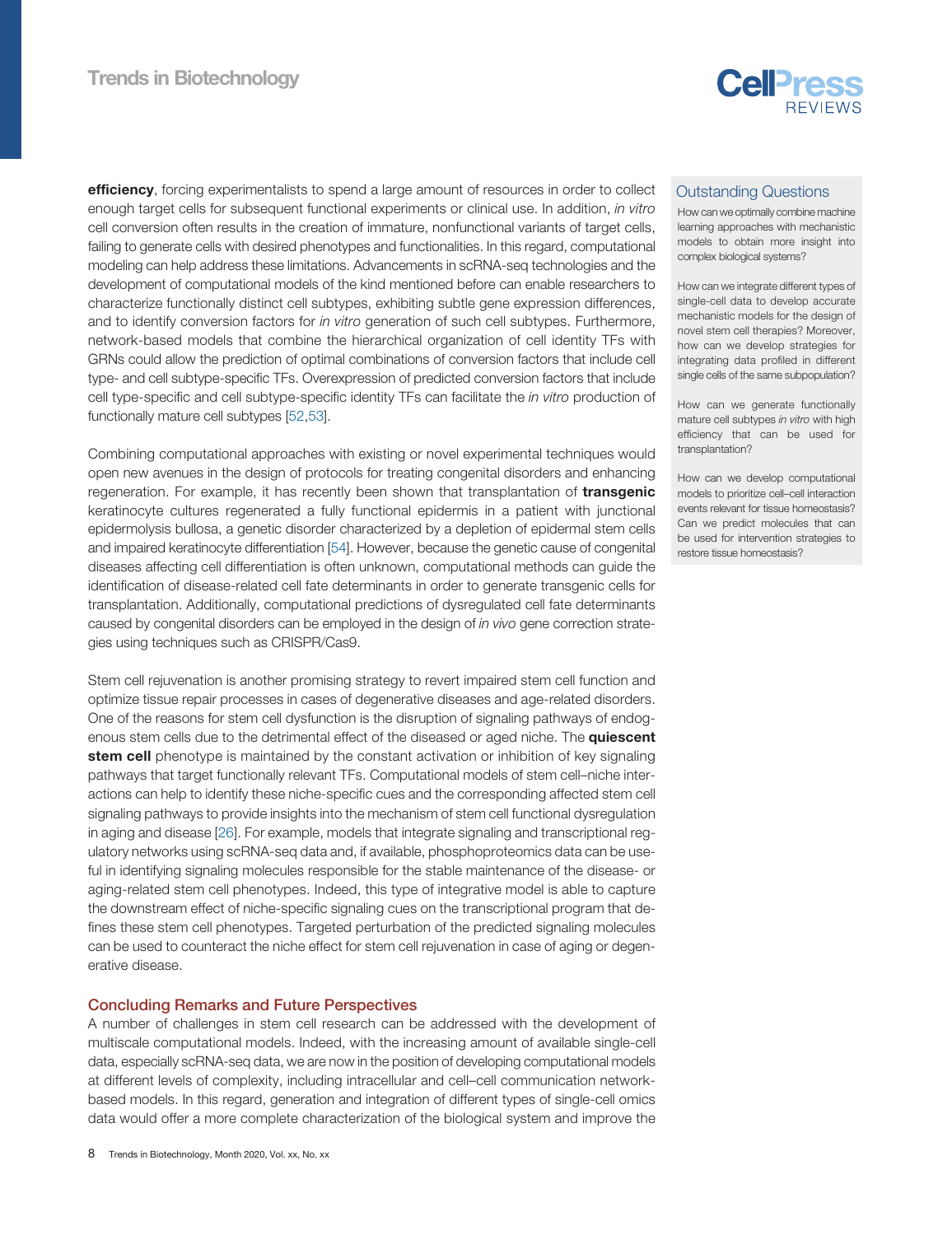

accuracy of multiscale models. For example, by integrating scRNA-seq with scATAC-seq, we would be able to better characterize novel cellular subtypes/phenotypes, including their gene regulatory landscape, which allows the implementation of more accurate models for cellular conversion to produce specific cell subtypes. Similarly, integration of scRNA-seq with singlecell phosphoproteomics would facilitate the identification of signaling pathways mediating niche cues maintaining stem cell phenotypes. In addition, we expect that the combination of scRNAseq with imaging data will enable the inference of the spatial cell–cell communication network.

Nevertheless, due to the inherent differences and limitations in the experimental designs, integrating multiple single-cell omics data remains an ongoing challenge for many researchers (see Outstanding Questions). For example, it is often the case that different omics layers are profiled in different single cells from the same cell population, which hinders data integration. Advances in single-cell experimental and computational techniques will help to overcome these challenges.

Although machine learning approaches have been employed successfully in the context of pattern recognition and classification, they do not provide insights into biological processes. The implementation of mechanistic models is necessary to better understand causal mechanisms and generate predictions based on simplified assumptions. The combination of machine learning and mechanistic models can enable the generation of more accurate predictions while providing mechanistic understanding of complex biological systems. For example, machine learning approaches can initially assist in data processing and analysis, including the imputation of different types of single-cell data, and the integration of multiple types of data obtained from different experiments. Consequently, mechanistic models can leverage these processed data to increase their predictive power.

Advances in regenerative medicine would greatly benefit from the guidance of computational modeling. In fact, several challenges in the field, such as the increase of cellular reprogramming efficiency and the control of tissue homeostasis and regeneration, require a deeper understanding of the underlying biological processes. Multiscale modeling can generate novel hypotheses to assist experimentalists in the design of stem cell therapies for tissue regeneration and treatment of congenital disorders. For instance, single-cell-based computational models for cellular conversion enable the prediction of cell subtype-specific conversion factors and therefore can improve current protocols for in vitro generation of target cells for transplantation, and they can provide valuable mechanistic insights for the treatment of congenital disorders. Models of stem cell–niche interactions can assist the design of novel strategies for stem cell rejuvenation. A larger-scale model based on cell–cell communication networks can help in the identification of intercellular interactions that impair regeneration in aged tissues. This would aid in establishing novel intervention strategies for increasing the tissue regenerative capacity.

We encourage a closer collaboration between experimental and computational researchers to accelerate stem cell research, including the translation of regenerative medicine applications to the clinic. In particular, experimental and computational stem cell biologists should coordinate research efforts from the onset to specify the adequate computational model to address a particular biological question, the necessary input data for this model, and the experimental design to validate the model predictions.

## Acknowledgments

The authors would like to thank Amy Parrish for helping with the manuscript language editing.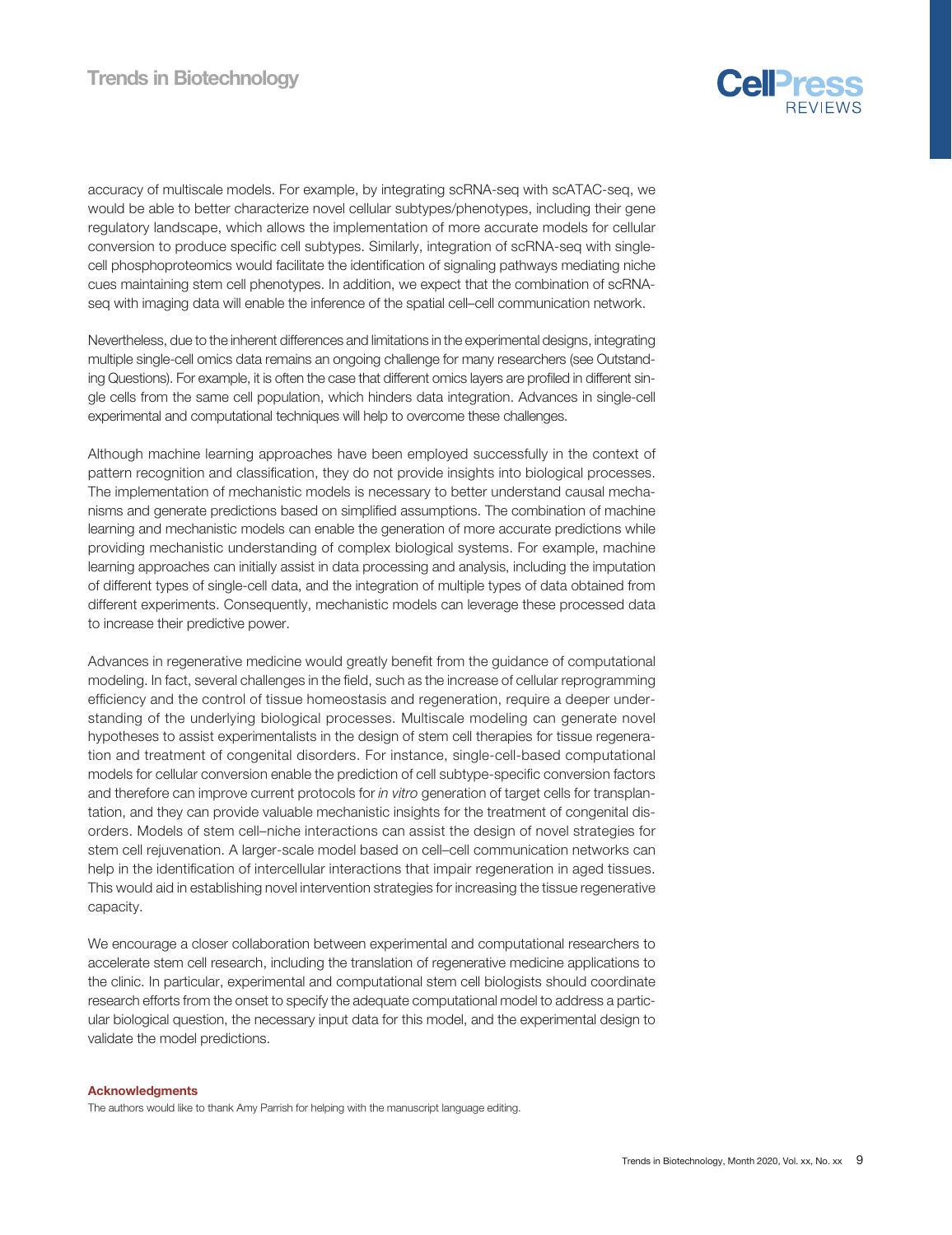

#### <span id="page-9-0"></span>**References**

- 1. Chan, T.E. et al. [\(2017\) Gene regulatory network inference from](http://refhub.elsevier.com/S0167-7799(20)30201-8/rf0005) [single-cell data using multivariate information measures.](http://refhub.elsevier.com/S0167-7799(20)30201-8/rf0005) Cell Syst. 5, 251–[267.e3](http://refhub.elsevier.com/S0167-7799(20)30201-8/rf0005)
- 2. Aibar, S. et al. [\(2017\) SCENIC: single-cell regulatory](http://refhub.elsevier.com/S0167-7799(20)30201-8/rf0010) [network inference and clustering.](http://refhub.elsevier.com/S0167-7799(20)30201-8/rf0010) Nat. Methods 14, 1083–[1086](http://refhub.elsevier.com/S0167-7799(20)30201-8/rf0010)
- 3. Papili Gao, N. et al. [\(2018\) SINCERITIES: inferring gene regula](http://refhub.elsevier.com/S0167-7799(20)30201-8/rf0015)[tory networks from time-stamped single cell transcriptional](http://refhub.elsevier.com/S0167-7799(20)30201-8/rf0015) [expression pro](http://refhub.elsevier.com/S0167-7799(20)30201-8/rf0015)files. Bioinformatics 34, 258–266
- 4. [Stumpf, P.S. and MacArthur, B.D. \(2019\) Machine learning of](http://refhub.elsevier.com/S0167-7799(20)30201-8/rf0020) [stem cell identities from single-cell expression data via regulatory](http://refhub.elsevier.com/S0167-7799(20)30201-8/rf0020) [network archetypes.](http://refhub.elsevier.com/S0167-7799(20)30201-8/rf0020) Front. Genet. 10, 2
- 5. Matsumoto, H. et al. [\(2017\) SCODE: an ef](http://refhub.elsevier.com/S0167-7799(20)30201-8/rf0025)ficient regulatory [network inference algorithm from single-cell RNA-seq during](http://refhub.elsevier.com/S0167-7799(20)30201-8/rf0025) differentiation. [Bioinformatics](http://refhub.elsevier.com/S0167-7799(20)30201-8/rf0025) 33, 2314-2321
- 6. Woodhouse, S. et al. [\(2018\) SCNS: a graphical tool for](http://refhub.elsevier.com/S0167-7799(20)30201-8/rf0030) [reconstructing executable regulatory networks from single-cell](http://refhub.elsevier.com/S0167-7799(20)30201-8/rf0030) genomic data. [BMC Syst. Biol.](http://refhub.elsevier.com/S0167-7799(20)30201-8/rf0030) 12, 59
- 7. Sanchez-Castillo, M. et al. [\(2018\) A Bayesian framework for the](http://refhub.elsevier.com/S0167-7799(20)30201-8/rf0035) [inference of gene regulatory networks from time and pseudo](http://refhub.elsevier.com/S0167-7799(20)30201-8/rf0035)[time series data.](http://refhub.elsevier.com/S0167-7799(20)30201-8/rf0035) Bioinformatics 34, 964-970
- 8. Aubin-Frankowski, P.-C. and Vert, J.-P. (2020) Gene regulation inference from single-cell RNA-seq data with linear differential equations and velocity inference. Bioinformatics Published online June 17, 2020. <https://doi.org/10.1093/bioinformatics/btaa576>
- 9. Moerman, T. et al. [\(2019\) GRNBoost2 and Arboreto: ef](http://refhub.elsevier.com/S0167-7799(20)30201-8/rf0045)ficient and [scalable inference of gene regulatory networks.](http://refhub.elsevier.com/S0167-7799(20)30201-8/rf0045) Bioinformatics 35, 2159–[2161](http://refhub.elsevier.com/S0167-7799(20)30201-8/rf0045)
- 10. Deshpande, A. et al. (2019) Network inference with Granger causality ensembles on single-cell transcriptomic data. bioRxiv Published online January 30, 2019. <https://doi.org/10.1101/534834>
- 11. Qiu, X. et al. [\(2020\) Inferring causal gene regulatory networks](http://refhub.elsevier.com/S0167-7799(20)30201-8/rf0055) [from coupled single-cell expression dynamics using Scribe.](http://refhub.elsevier.com/S0167-7799(20)30201-8/rf0055) [Cell Syst.](http://refhub.elsevier.com/S0167-7799(20)30201-8/rf0055) 10, 265–274.e11
- 12. Kamimoto, K. et al. (2020) CellOracle: Dissecting cell identity via network inference and in silico gene perturbation. bioRxiv Published online April 21, 2020. [https://doi.org/10.1101/](https://doi.org/10.1101/2020.02.17.947416) [2020.02.17.947416](https://doi.org/10.1101/2020.02.17.947416)
- 13. de Soysa, T.Y. et al. [\(2019\) Single-cell analysis of cardiogenesis](http://refhub.elsevier.com/S0167-7799(20)30201-8/rf0065) [reveals basis for organ-level developmental defects.](http://refhub.elsevier.com/S0167-7799(20)30201-8/rf0065) Nature 572, 120–[124](http://refhub.elsevier.com/S0167-7799(20)30201-8/rf0065)
- 14. Liu, X. et al. [\(2019\) Single-cell RNA-seq of the developing car](http://refhub.elsevier.com/S0167-7799(20)30201-8/rf0070)diac outfl[ow tract reveals convergent development of the vascu](http://refhub.elsevier.com/S0167-7799(20)30201-8/rf0070)[lar smooth muscle cells.](http://refhub.elsevier.com/S0167-7799(20)30201-8/rf0070) Cell Rep. 28, 1346–1361.e4
- 15. Finnegan, A. et al. [\(2019\) Single-cell transcriptomics reveals spa](http://refhub.elsevier.com/S0167-7799(20)30201-8/rf0075)[tial and temporal turnover of keratinocyte differentiation regula-](http://refhub.elsevier.com/S0167-7799(20)30201-8/rf0075)tors. [Front. Genet.](http://refhub.elsevier.com/S0167-7799(20)30201-8/rf0075) 10, 775
- 16. Tran, K.A. et al. (2019) Defi[ning reprogramming checkpoints](http://refhub.elsevier.com/S0167-7799(20)30201-8/rf0080) [from single-cell analyses of induced pluripotency.](http://refhub.elsevier.com/S0167-7799(20)30201-8/rf0080) Cell Rep. 27, 1726–[1741.e5](http://refhub.elsevier.com/S0167-7799(20)30201-8/rf0080)
- 17. Ruan, H. et al. [\(2019\) Single-cell reconstruction of differentiation](http://refhub.elsevier.com/S0167-7799(20)30201-8/rf0085) [trajectory reveals a critical role of ETS1 in human cardiac lineage](http://refhub.elsevier.com/S0167-7799(20)30201-8/rf0085) ommitment. BMC Biol. 17, 89
- 18. D'Alessio, A.C. et al. [\(2015\) A systematic approach to identify](http://refhub.elsevier.com/S0167-7799(20)30201-8/rf0090) [candidate transcription factors that control cell identity.](http://refhub.elsevier.com/S0167-7799(20)30201-8/rf0090) Stem [Cell Rep.](http://refhub.elsevier.com/S0167-7799(20)30201-8/rf0090) 5, 763–775
- 19. Okawa, S. et al. [\(2018\) Transcriptional synergy as an emergent](http://refhub.elsevier.com/S0167-7799(20)30201-8/rf0095) property defi[ning cell subpopulation identity enables population](http://refhub.elsevier.com/S0167-7799(20)30201-8/rf0095) shift. [Nat. Commun.](http://refhub.elsevier.com/S0167-7799(20)30201-8/rf0095) 9, 2595
- 20. Sacma, M. et al. [\(2019\) Haematopoietic stem cells in](http://refhub.elsevier.com/S0167-7799(20)30201-8/rf0100) [perisinusoidal niches are protected from ageing.](http://refhub.elsevier.com/S0167-7799(20)30201-8/rf0100) Nat. Cell Biol. [21, 1309](http://refhub.elsevier.com/S0167-7799(20)30201-8/rf0100)–1320
- 21. Yachie-Kinoshita, A. et al. [\(2018\) Modeling signaling-dependent](http://refhub.elsevier.com/S0167-7799(20)30201-8/rf0105) [pluripotency with Boolean logic to predict cell fate transitions.](http://refhub.elsevier.com/S0167-7799(20)30201-8/rf0105) [Mol. Syst. Biol.](http://refhub.elsevier.com/S0167-7799(20)30201-8/rf0105) 14, e7952
- 22. Mahadik, B. et al. (2019) A computational model of feedback [mediated hematopoietic stem cell differentiation in vitro.](http://refhub.elsevier.com/S0167-7799(20)30201-8/rf0110) PLoS One [14, e0212502](http://refhub.elsevier.com/S0167-7799(20)30201-8/rf0110)
- 23. Thalheim, T. et al. [\(2018\) Linking stem cell function and growth](http://refhub.elsevier.com/S0167-7799(20)30201-8/rf0115) [pattern of intestinal organoids.](http://refhub.elsevier.com/S0167-7799(20)30201-8/rf0115) Dev. Biol. 433, 254-261
- 24. Browaeys, R. et al. [\(2020\) NicheNet: modeling intercellular communi](http://refhub.elsevier.com/S0167-7799(20)30201-8/rf0120)[cation by linking ligands to target genes.](http://refhub.elsevier.com/S0167-7799(20)30201-8/rf0120) Nat. Methods 17, 159–162
- 25. Ravichandran, S. et al. [\(2020\) SigHotSpotter: scRNA-seq](http://refhub.elsevier.com/S0167-7799(20)30201-8/rf0125)[based computational tool to control cell subpopulation](http://refhub.elsevier.com/S0167-7799(20)30201-8/rf0125)

[phenotypes for cellular rejuvenation strategies.](http://refhub.elsevier.com/S0167-7799(20)30201-8/rf0125) Bioinformatics [36, 1963](http://refhub.elsevier.com/S0167-7799(20)30201-8/rf0125)–1965

- 26. Kalamakis, G. et al. [\(2019\) Quiescence modulates stem cell](http://refhub.elsevier.com/S0167-7799(20)30201-8/rf0130) [maintenance and regenerative capacity in the aging brain.](http://refhub.elsevier.com/S0167-7799(20)30201-8/rf0130) Cell [176, 1407](http://refhub.elsevier.com/S0167-7799(20)30201-8/rf0130)–1419.e14
- 27. Qin, X, et al. (2020) Cell-type-specifi[c signaling networks in](http://refhub.elsevier.com/S0167-7799(20)30201-8/rf0135) [heterocellular organoids.](http://refhub.elsevier.com/S0167-7799(20)30201-8/rf0135) Nat. Methods 17, 335–342
- 28. Krishnaswamy, S. et al. [\(2014\) Systems biology: conditional](http://refhub.elsevier.com/S0167-7799(20)30201-8/rf0140) [density-based analysis of T cell signaling in single-cell data.](http://refhub.elsevier.com/S0167-7799(20)30201-8/rf0140) Science [346, 1250689](http://refhub.elsevier.com/S0167-7799(20)30201-8/rf0140)
- 29. Dixit, A. et al. [\(2016\) Perturb-seq: dissecting molecular circuits](http://refhub.elsevier.com/S0167-7799(20)30201-8/rf0145) [with scalable single-cell RNA pro](http://refhub.elsevier.com/S0167-7799(20)30201-8/rf0145)filing of pooled genetic screens. Cell [167, 1853](http://refhub.elsevier.com/S0167-7799(20)30201-8/rf0145)–1866.e17
- 30. Vento-Tormo, R. et al. [\(2018\) Single-cell reconstruction of](http://refhub.elsevier.com/S0167-7799(20)30201-8/rf0150) [the early maternal-fetal interface in humans.](http://refhub.elsevier.com/S0167-7799(20)30201-8/rf0150) Nature 563, 347–[353](http://refhub.elsevier.com/S0167-7799(20)30201-8/rf0150)
- 31. Efremova, M. et al. [\(2020\) CellPhoneDB: inferring cell-cell com](http://refhub.elsevier.com/S0167-7799(20)30201-8/rf0155)[munication from combined expression of multi-subunit ligand](http://refhub.elsevier.com/S0167-7799(20)30201-8/rf0155)[receptor complexes.](http://refhub.elsevier.com/S0167-7799(20)30201-8/rf0155) Nat. Protoc. 15, 1484–1506
- 32. Camp, J.G. et al. [\(2017\) Multilineage communication regulates](http://refhub.elsevier.com/S0167-7799(20)30201-8/rf0160) [human liver bud development from pluripotency.](http://refhub.elsevier.com/S0167-7799(20)30201-8/rf0160) Nature 546, 533–[538](http://refhub.elsevier.com/S0167-7799(20)30201-8/rf0160)
- 33. Skelly, D.A. et al. [\(2018\) Single-cell transcriptional pro](http://refhub.elsevier.com/S0167-7799(20)30201-8/rf0165)filing [reveals cellular diversity and intercommunication in the mouse](http://refhub.elsevier.com/S0167-7799(20)30201-8/rf0165) heart. [Cell Rep.](http://refhub.elsevier.com/S0167-7799(20)30201-8/rf0165) 22, 600–610
- 34. Raredon, M.S.B. et al. [\(2019\) Single-cell connectomic analysis of](http://refhub.elsevier.com/S0167-7799(20)30201-8/rf0170) [adult mammalian lungs.](http://refhub.elsevier.com/S0167-7799(20)30201-8/rf0170) Sci. Adv. 5, eaaw3851
- 35. Zhou, X. et al. [\(2018\) Circuit design features of a stable two-cell](http://refhub.elsevier.com/S0167-7799(20)30201-8/rf0175) system. Cell [172, 744](http://refhub.elsevier.com/S0167-7799(20)30201-8/rf0175)–757.e17
- 36. Adler, M. et al. [\(2018\) Endocytosis as a stabilizing mechanism for tis-](http://refhub.elsevier.com/S0167-7799(20)30201-8/rf0180)sue homeostasis. [Proc. Natl. Acad. Sci. U. S. A.](http://refhub.elsevier.com/S0167-7799(20)30201-8/rf0180) 115, E1926-E1935
- 37. Karaiskos, N. et al. (2017) The Drosophila [embryo at single-cell](http://refhub.elsevier.com/S0167-7799(20)30201-8/rf0185) [transcriptome resolution.](http://refhub.elsevier.com/S0167-7799(20)30201-8/rf0185) Science 358, 194–199
- 38. Halpern, K.B. et al. [\(2017\) Single-cell spatial reconstruction re](http://refhub.elsevier.com/S0167-7799(20)30201-8/rf0190)[veals global division of labour in the mammalian liver.](http://refhub.elsevier.com/S0167-7799(20)30201-8/rf0190) Nature [542, 352](http://refhub.elsevier.com/S0167-7799(20)30201-8/rf0190)–356
- 39. Rodriques, S.G. et al. [\(2019\) Slide-seq: a scalable technology for](http://refhub.elsevier.com/S0167-7799(20)30201-8/rf0195) [measuring genome-wide expression at high spatial resolution.](http://refhub.elsevier.com/S0167-7799(20)30201-8/rf0195) Science [363, 1463](http://refhub.elsevier.com/S0167-7799(20)30201-8/rf0195)–1467
- 40. Libby, A.R.G. et al. [\(2019\) Automated design of pluripotent stem](http://refhub.elsevier.com/S0167-7799(20)30201-8/rf0200) [cell self-organization.](http://refhub.elsevier.com/S0167-7799(20)30201-8/rf0200) Cell Syst. 9, 483–495.e10
- 41. Chen, J. et al. (2018) The Allen Cell Structure Segmenter: a new open source toolkit for segmenting 3D intracellular structures in fluorescence microscopy images. bioRxiv Published online December 18, 2018. <https://doi.org/10.1101/491035>
- 42. Stumpf, P.S. et al. [\(2017\) Stem cell differentiation as a non-](http://refhub.elsevier.com/S0167-7799(20)30201-8/rf0210)[Markov stochastic process.](http://refhub.elsevier.com/S0167-7799(20)30201-8/rf0210) Cell Syst. 5, 268–282.e7
- 43. Okawa, S. et al. [\(2016\) A generalized gene-regulatory network](http://refhub.elsevier.com/S0167-7799(20)30201-8/rf0215) [model of stem cell differentiation for predicting lineage speci](http://refhub.elsevier.com/S0167-7799(20)30201-8/rf0215)fiers. [Stem Cell Rep.](http://refhub.elsevier.com/S0167-7799(20)30201-8/rf0215) 7, 307-315
- 44. de Boer, C.G. et al. [\(2020\) Deciphering eukaryotic gene](http://refhub.elsevier.com/S0167-7799(20)30201-8/rf0220)[regulatory logic with 100 million random promoters.](http://refhub.elsevier.com/S0167-7799(20)30201-8/rf0220) Nat. [Biotechnol.](http://refhub.elsevier.com/S0167-7799(20)30201-8/rf0220) 38, 56–65
- 45. Lan, G. et al. [\(2019\) Cross-cell-type prediction of TF-binding site](http://refhub.elsevier.com/S0167-7799(20)30201-8/rf0225) [by integrating convolutional neural network and adversarial](http://refhub.elsevier.com/S0167-7799(20)30201-8/rf0225) network. [Int. J. Mol. Sci.](http://refhub.elsevier.com/S0167-7799(20)30201-8/rf0225) 20, 3425
- 46. Li, H. et al. [\(2019\) Anchor: trans-cell type prediction of transcrip](http://refhub.elsevier.com/S0167-7799(20)30201-8/rf0230)[tion factor binding sites.](http://refhub.elsevier.com/S0167-7799(20)30201-8/rf0230) Genome Res. 29, 281–292
- 47. Zhou, J. et al. [\(2019\) MTTFsite: cross-cell type TF binding site](http://refhub.elsevier.com/S0167-7799(20)30201-8/rf0235) [prediction by using multi-task learning.](http://refhub.elsevier.com/S0167-7799(20)30201-8/rf0235) Bioinformatics 35, [5067](http://refhub.elsevier.com/S0167-7799(20)30201-8/rf0235)–5077
- 48. Stuart, T. et al. [\(2019\) Comprehensive integration of single-cell](http://refhub.elsevier.com/S0167-7799(20)30201-8/rf0240) data. Cell [177, 1888](http://refhub.elsevier.com/S0167-7799(20)30201-8/rf0240)–1902.e21
- 49. Lopez, R. et al. (2019) A joint model of unpaired data from scRNA-seq and spatial transcriptomics for imputing missing gene expression measurements. Submitted to the ICML Workshop on Computational Biology. Published online May 6, 2019. <http://arxiv.org/abs/1905.02269>
- 50. Mandai, M. et al. [\(2017\) Autologous induced stem-cell-derived](http://refhub.elsevier.com/S0167-7799(20)30201-8/rf0250) [retinal cells for macular degeneration.](http://refhub.elsevier.com/S0167-7799(20)30201-8/rf0250) N. Engl. J. Med. 376, 1038–[1046](http://refhub.elsevier.com/S0167-7799(20)30201-8/rf0250)
- 51. Kikuchi, T. et al. [\(2017\) Human iPS cell-derived dopaminergic](http://refhub.elsevier.com/S0167-7799(20)30201-8/rf0255) [neurons function in a primate Parkinson](http://refhub.elsevier.com/S0167-7799(20)30201-8/rf0255)'s disease model. Nature [548, 592](http://refhub.elsevier.com/S0167-7799(20)30201-8/rf0255)–596
- 10 Trends in Biotechnology, Month 2020, Vol. xx, No. xx